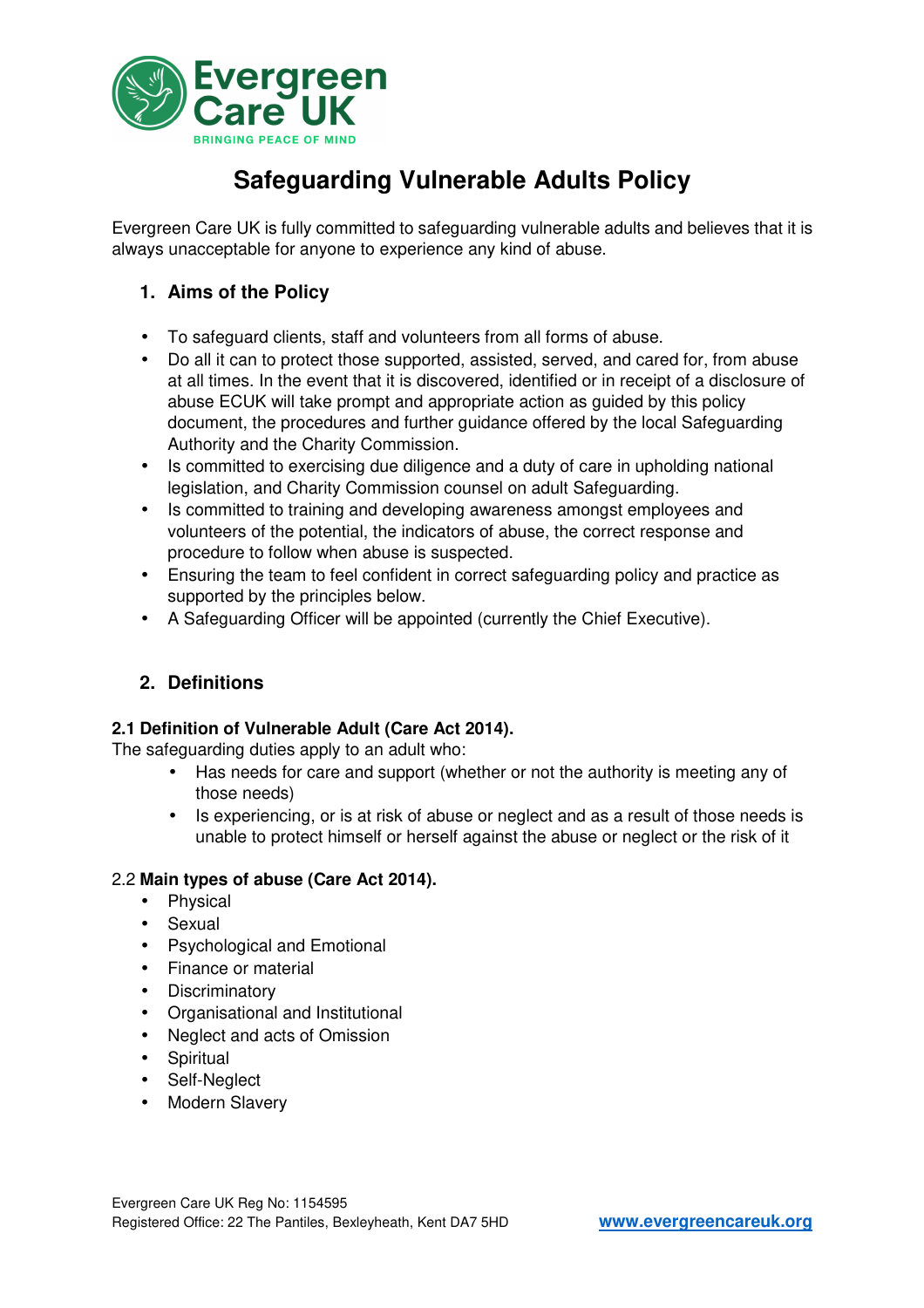

## **3.Roles and responsibilities of Trustees, Staff and Volunteers**

3.1 TRUSTEES are responsible for:

- Ensuring that this policy and guidelines are implemented.
- Ensuring that ECUK takes reasonable and practical steps to protect all people who come into contact with the Charity.
- Monitoring incidents to ensure that best practice is adopted.
- Ensuring that proper support and supervision is available to all staff and volunteers in the event of an incident occurring.

3.2 The Chief Executive who is the designated Safeguarding Officer is responsible for:

- Ensuring on behalf of the Trustees that this policy is implemented.
- Informing and discussing with the Chair any concerns about the welfare of Adults at Risk.
- If appropriate reporting concerns to the Council and/or to the Police.
- Providing support and supervision for other staff.
- Ensuring that all staff and volunteers receive adequate instruction and training on the implementation of this policy.

3.3 Other staff and volunteers will be responsible for:

- Reporting concerns about adults at risk to the Chief Executive either directly or via their line manager.
- Ensuring that staff and volunteers whom they supervise receive adequate instruction on the implementation of this policy.
- Ensuring that all concerns reported to them are not prompted but recorded in writing.
- Advising the person reporting the information that it cannot be kept secret but stating to whom it will be passed, and that it will be kept confidential.
- Advising the person reporting the information that any information written and recorded should be kept securely.
- Informing the person reporting the information that progress of the case cannot be shared with them.

#### **4. Reporting Procedures/Guidelines for all Staff and Volunteers**

4.1 Any staff member or volunteer who has concerns about an adult at risk should report it to their supervisor or line manager who should immediately notify the Chief Executive.

4.2 Individuals may report suspected abuse to the Council's 'Safeguarding Adults at Risk' service if they have concerns that are not being sufficiently addressed internally or are urgent.

4.3 If it is suspected that the supervisor, line manager, staff member or volunteer is involved in the abuse, it should be reported direct to the Chief Executive. If it is suspected that the Chief Executive was involved in the abuse it should be reported to another manager or the Chair of Trustees.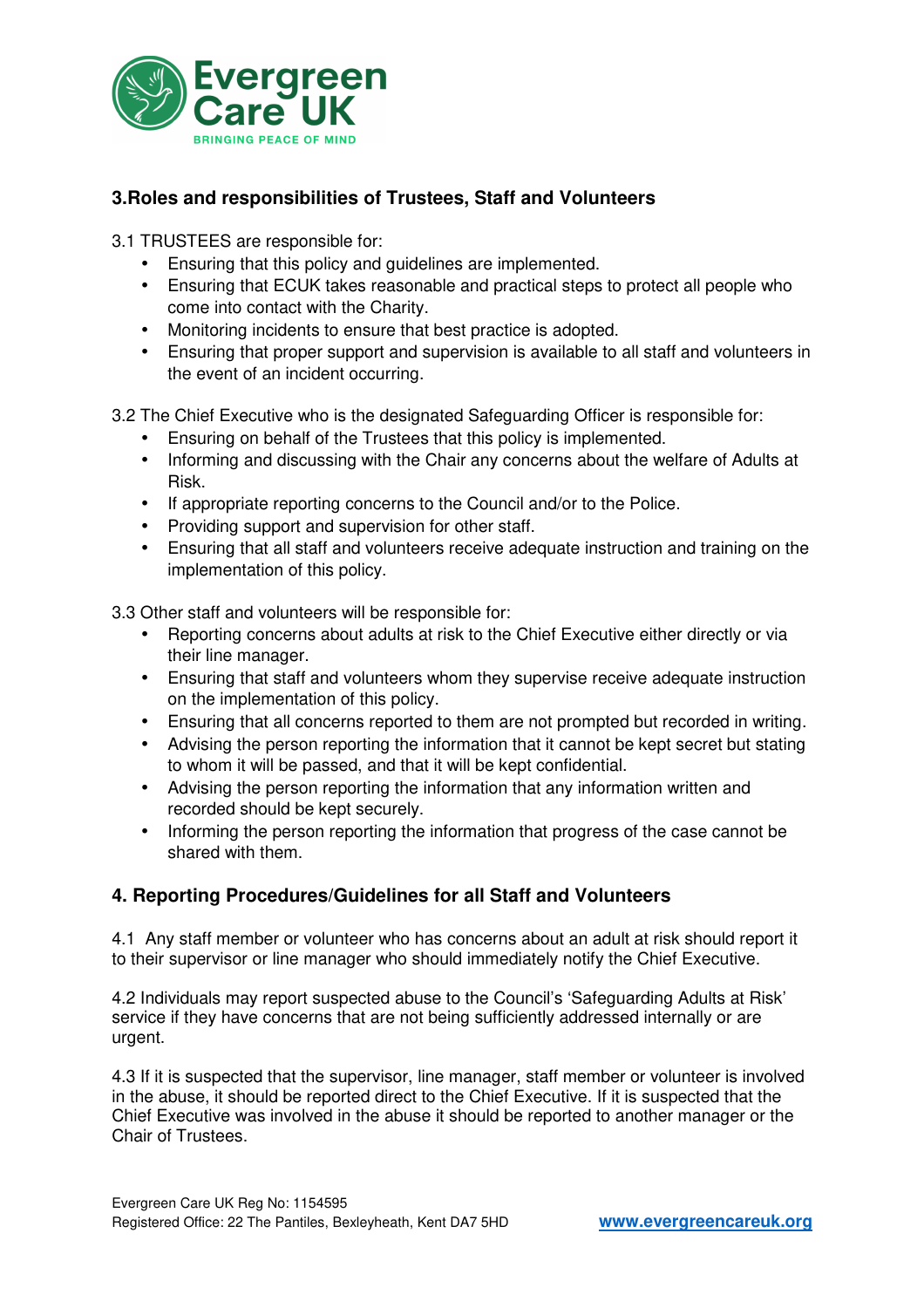

4.4 If someone reports to a staff member or volunteer that there has been, or if the staff member or volunteer suspects that there may have been instances of abuse they should:

- If possible, ensure the victim of the alleged abuse is safe.
- Check that any necessary emergency medical treatment is arranged.
- Preserve evidence.
- Report to line Manager.
- Say what you have seen.
- Make accurate record.

The line manager should report the allegation to the Chief Executive as soon as possible. He/she will discuss the situation with the staff member or volunteer making the report and their line manager.

The Chief Executive will make a decision in consultation with the line manager about whether or not a referral should be made about the concerns and will contact the Safeguarding Officer at the London Borough of Bexley for advice if required. He/she will make a written record of their decision and the reasons for it and will also discuss it with the person who has made the report and their line manager.

4.5 Where a referral should be made the Chief Executive will contact:

- The London Borough of Bexley Safeguarding Adults at Risk Service (Tel: 0208 303 7777).
- The Emergency Duty Service out of hours (Tel:0208 303 7171)
- The Police in emergencies.
- The Chief Executive will decide whether the Trustees need to be informed of his/her decision.

4.6 All written information regarding an allegation of abuse will be uploaded into a secure folder on ECUK's system in line with GDPR and with restricted access to that folder.

4.7 If a decision is taken not to report concerns about someone at that time, the situation will be kept under review by the Chief Executive, who will keep in close contact with the staff member or volunteer involved with the client.

## **5. Mental Capacity**

5.1 ECUK recognises that service users who lack mental capacity are particularly vulnerable to abuse and exploitations. We will follow the requirements of the Mental Capacity Act 2005 which has 5 key principles:

- 1. A presumption of mental capacity.
- 2. The rights for individuals to be supported to make their own decisions.
- 3. The individual retains the right to make 'eccentric or unwise' choices.
- 4. All decisions should be made in the person's best interest
- 5. Using the least restrictive intervention.
- Evergreen Care UK Reg No: 1154595

Registered Office: 22 The Pantiles, Bexleyheath, Kent DA7 5HD **www.evergreencareuk.org**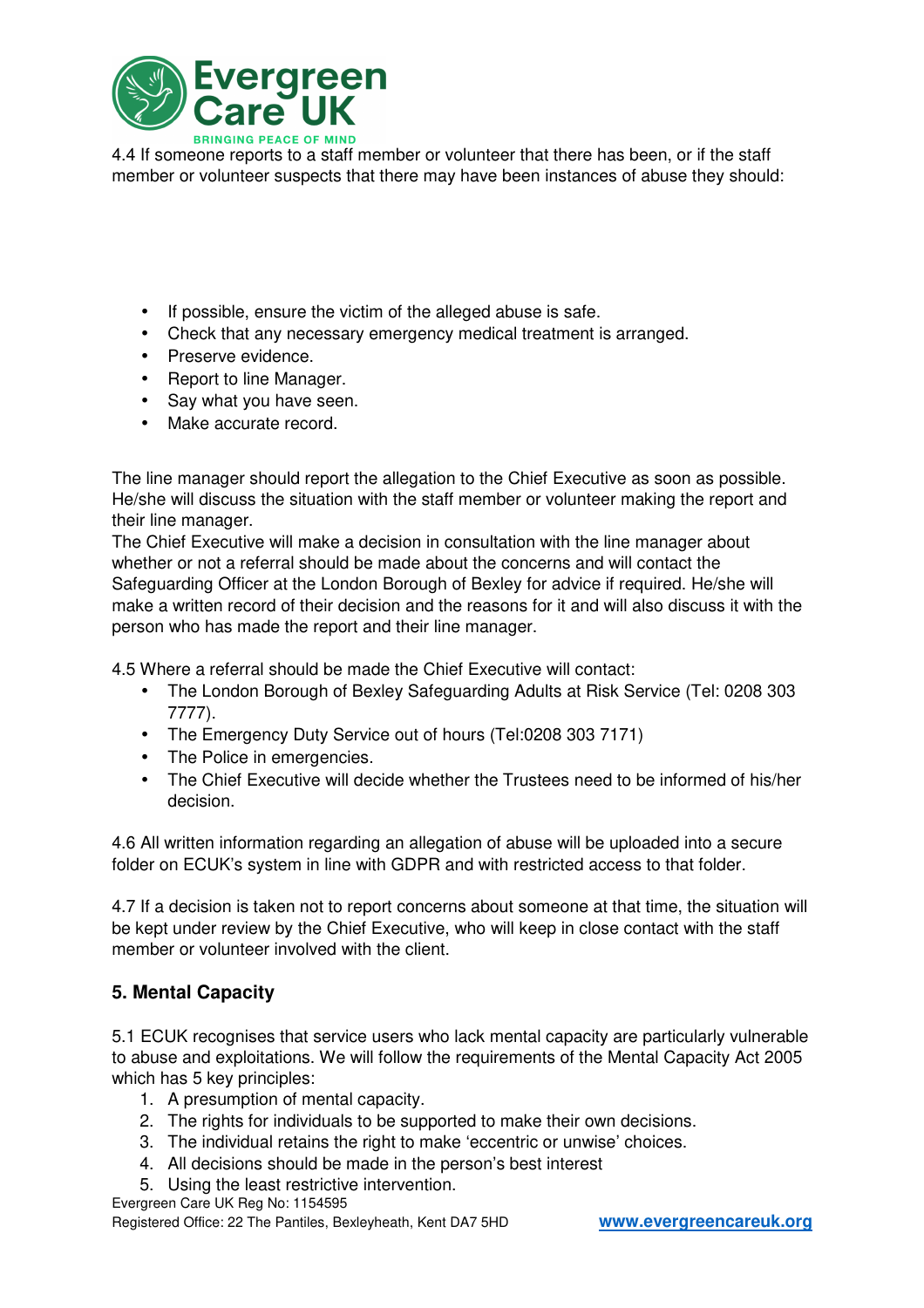

# **6.Action to Safeguard Vulnerable Adults**

6.1 ECUK recognises that it is important to remain focussed on outcomes rather than just the process of safeguarding. The Outcomes should be to:

- Promote well-being and prevent abuse and neglect from happening in the first place.
- Ensure the safety and wellbeing of anyone who may be or has been subject to abuse or neglect.
- To take action against those responsible for abuse or neglect taking place.
- Lean lessons and make changes that could prevent similar abuse or neglect happening to other people (e.g. through learning and development programmes for staff).

### **7.Safeguarding Principles**

7.1 The following principles, regulations and legislation guide ECUK in safeguarding adults receiving its care and support:

- Empowerment presumption of person led decisions and informed consent.
- Prevention it is better to take action before harm occurs.
- Proportionality-proportionate and least intrusive response appropriate to the risk presented.
- Protection support and representation for those in greatest need.
- Partnerships local solutions through services working with their communities.
- Accountability accountability and transparency in delivering safeguarding.

7.2 ECUK will not tolerate any kind of abuse, unlawful discrimination or restraint towards anyone, nor neglect, failure to provide agreed care and support, degrading treatment, disproportionate restraint, and any deprivation of liberty.

7.3 ECUK will keep the interest of service users, staff and volunteers at the centre of any safeguarding activity.

7.4 Where possible, the organisation will keep the wishes of service users, staff and volunteers at the centre of any safeguarding activity. ECUK will involve service users in decision-making and investigation of abuse.

7.5 ECUK will ensure service users are aware of safeguarding policies and procedures. The Charity will ensure all staff and volunteers understand their role in relation to safeguarding. This will include appropriate training and ensure staff and volunteers are competent in helping to prevent, recognising and taking action on abuse.